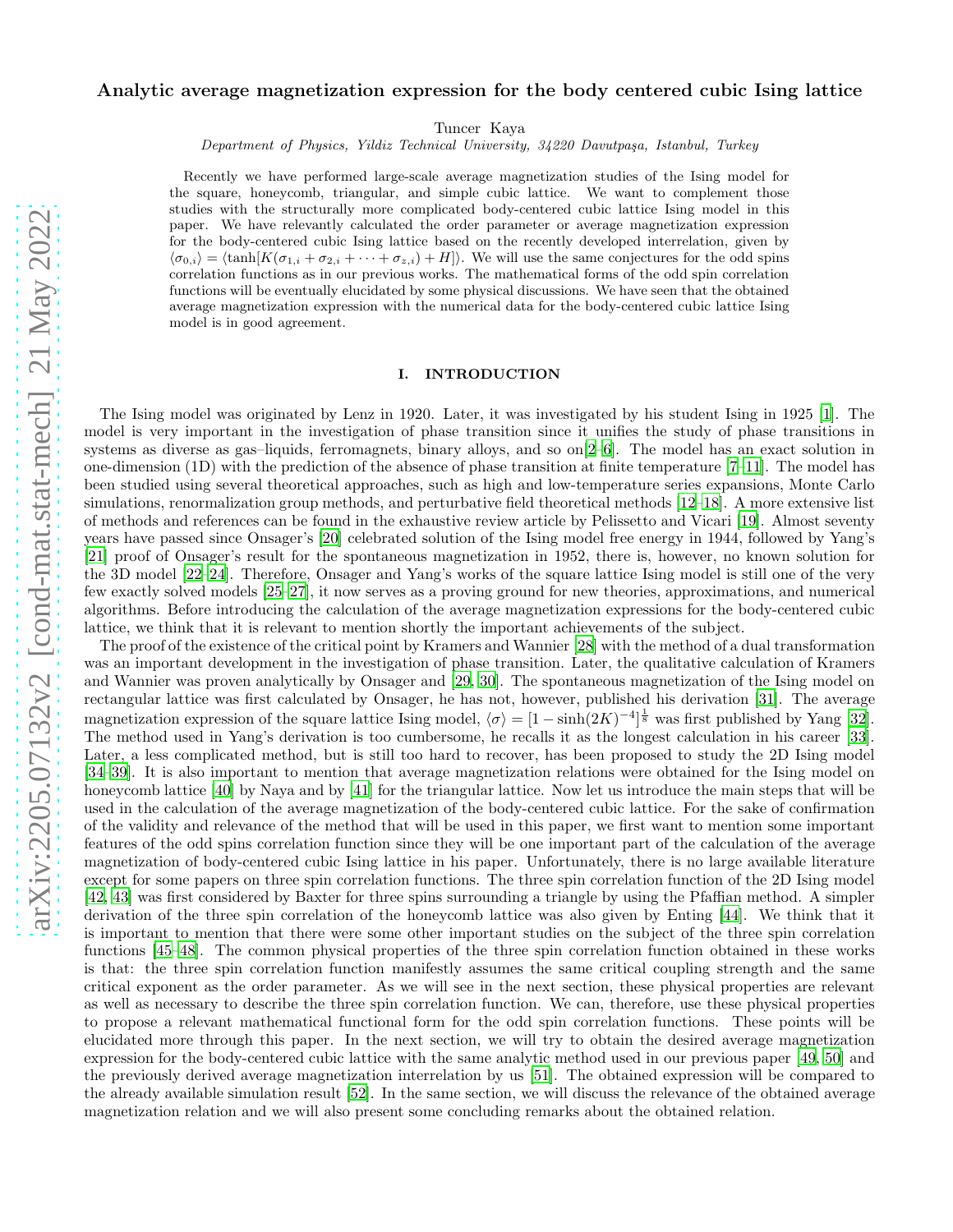## II. THE AVERAGE MAGNETIZATION CALCULATION OF BODY-CENTERED CUBIC ISING LATTICE

The previously derived formula [\[51\]](#page-5-15) can be arranged in the absence of external magnetic field for the body-centered cubic lattice as,

$$
\langle \sigma_{0,i} \rangle = \langle \tanh[K(\sigma_{1,i} + \sigma_{2,i} + \cdots \sigma_{8,i})] \rangle. \tag{1}
$$

Here  $\sigma_{0,i}$  denotes the central spin at the i<sup>th</sup> site while  $\sigma_{l,i}$ ,  $l = 1, 2, \cdots, 8$ , are the nearest neighbor spins around its central spin, and  $K$  is the coupling strength. Apparently from now on, caring the index  $i$  is not necessary.

Expressing the tangent hyperbolic function with the following equivalent mathematical form by the help of Fig. 1 as,

$$
\tanh[K(\sigma_1 + \sigma_2 + \cdots + \sigma_8)] = A_1 \{\sigma_1 + \sigma_2 + \cdots + \sigma_8\} + A_2 \{\sigma_1 \sigma_2 \sigma_3 + \cdots\} + A_3 \{\sigma_1 \sigma_2 \sigma_3 \sigma_4 \sigma_5 + \cdots\} + A_4 \{\sigma_1 \sigma_2 \sigma_3 \sigma_4 \sigma_5 \sigma_6 \sigma_7 + \cdots\}.
$$

It is worthwhile to mention that in the parentheses of this equation indicated as  $\{\cdots\}$  coming after  $A_1$ ,  $A_2$ ,  $A_3$ , and  $A_4$ , there are  $8, 56, 56, 8$  terms respectively.



FIG. 1: The body centered cubic lattice structure, the eight spins surrounding the central spin  $\sigma_0$ .

Writing the relation  $\tanh[K(\sigma_1+\sigma_2+\cdots+\sigma_8)]$  for different orientations of the eight spin degrees of freedom, one can only obtain four linearly independent equation as

$$
\tanh(8K) = 8A_1 + 56A_2 + 56A_3 + 8A_4,
$$
  
\n
$$
\tanh(6K) = 6A_1 + 14A_2 - 14A_3 - 6A_4,
$$
  
\n
$$
\tanh(4K) = 4A_1 - 4A_2 - 4A_3 + 4A_4,
$$
  
\n
$$
\tanh(2K) = 2A_1 - 6A_2 + 6A_3 - 2A_4.
$$

The solution of this system of linear equations, after some algebra the solution for  $A_1$ ,  $A_2$ ,  $A_3$ , and  $A_4$ , can be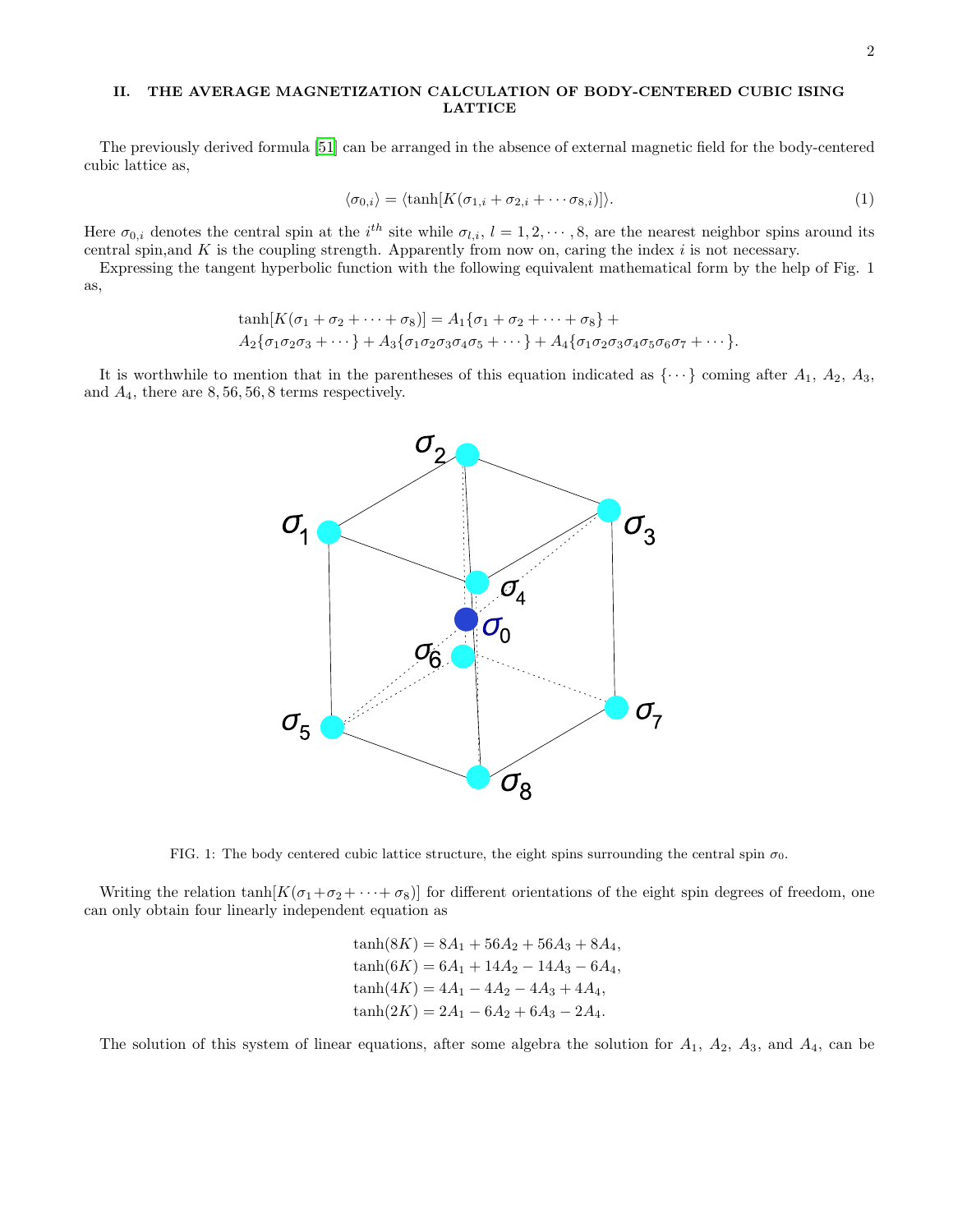obtained readily,

$$
A_1(K) = \frac{1}{128} [14 \tanh(2K) + 14 \tanh(4K) + 6 \tanh(6K) + \tanh(8K)],
$$
  
\n
$$
A_2(K) = \frac{1}{128} [-6 \tanh(2K) - 2 \tanh(4K) + 2 \tanh(6K) + \tanh(8K)],
$$
  
\n
$$
A_3(K) = \frac{1}{128} [6 \tanh(2K) - 2 \tanh(4K) - 2 \tanh(6K) + \tanh(8K)],
$$
  
\n
$$
A_4(K) = \frac{1}{128} [-14 \tanh(2K) + 14 \tanh(4K) - 6 \tanh(6K) + \tanh(8K)],
$$

by these expressions.

Now, substituting the equivalent mathematical form of tangent hyperbolic function into Eq. (1) and followingly taking the average of both sides, Eq. (1) turns out to be

$$
\langle \sigma \rangle = 8A_1 \langle \sigma \rangle + A_2 [24 \langle \sigma_1 \sigma_2 \sigma_3 \rangle + 24 \langle \sigma_1 \sigma_2 \sigma_7 \rangle + 8 \langle \sigma_1 \sigma_3 \sigma_6 \rangle] + A_3 [24 \langle \sigma_1 \sigma_2 \sigma_3 \sigma_4 \sigma_5 \rangle + 24 \langle \sigma_1 \sigma_2 \sigma_7 \sigma_8 \sigma_3 \rangle + 8 \langle \sigma_1 \sigma_2 \sigma_3 \sigma_5 \sigma_7 \rangle] + 8A_4 \langle \sigma_1 \sigma_2 \sigma_3 \sigma_4 \sigma_5 \sigma_6 \sigma_7 \rangle.
$$
 (2)

Now let us introduce some physical interpretation of the odd spins correlation functions appearing in this equation. To this end, taking into account the critical behavior of the order parameter  $\langle \sigma \rangle$  might be helpful. Recalling the singularity of the order parameter at the critical point, one can easily see that the odd spins correlation function can be expressed as a function of the order parameter. On the other hand, it is not easy or not even possible to propose an exact relation for the odd spins correlations, but taking into account general behavior of the critical properties of the order parameter, one can conjecture or propose heuristic functional forms for the odd spins correlation functions with the following relations as,

$$
\langle \sigma_1 \sigma_2 \sigma_3 \rangle = a_{2,1} \langle \sigma \rangle + (1 - a_{2,1}) \langle \sigma \rangle^{\frac{1+\beta}{\beta}},
$$
  
\n
$$
\langle \sigma_1 \sigma_2 \sigma_7 \rangle = a_{2,2} \langle \sigma \rangle + (1 - a_{2,2}) \langle \sigma \rangle^{\frac{1+\beta}{\beta}},
$$
  
\n
$$
\langle \sigma_1 \sigma_3 \sigma_6 \rangle = a_{2,3} \langle \sigma \rangle + (1 - a_{2,3}) \langle \sigma \rangle^{\frac{1+\beta}{\beta}},
$$
  
\n
$$
\langle \sigma_1 \sigma_2 \sigma_3 \sigma_4 \sigma_5 \rangle = a_{3,1} \langle \sigma \rangle + (1 - a_{3,1}) \langle \sigma \rangle^{\frac{1+\beta}{\beta}},
$$
  
\n
$$
\langle \sigma_1 \sigma_2 \sigma_3 \sigma_7 \sigma_8 \rangle = a_{3,2} \langle \sigma \rangle + (1 - a_{3,2}) \langle \sigma \rangle^{\frac{1+\beta}{\beta}},
$$
  
\n
$$
\langle \sigma_1 \sigma_2 \sigma_3 \sigma_5 \sigma_7 \rangle = a_{3,3} \langle \sigma \rangle + (1 - a_{3,3}) \langle \sigma \rangle^{\frac{1+\beta}{\beta}},
$$
  
\n
$$
\langle \sigma_1 \sigma_2 \sigma_3 \sigma_4 \sigma_5 \sigma_6 \sigma_7 \rangle = a_{4,1} \langle \sigma \rangle + (1 - a_{4,1}) \langle \sigma \rangle^{\frac{1+\beta}{\beta}}.
$$

Substituting these conjectured odd spins correlation functions into Eq. (2), it leads to

$$
\langle \sigma \rangle = \left\{ 8A_1 + 24A_2 \left[ a_{2,1} + a_{2,2} + \frac{a_{2,3}}{3} \right] + 24A_3 \left[ a_{3,1} + a_{3,2} + \frac{a_{3,3}}{3} \right] + 8A_4 a_{4,1} \right\} \langle \sigma \rangle
$$
  
+ 
$$
\left\{ 24A_2 \left[ \frac{7}{3} - (a_{2,1} + a_{2,2} + \frac{a_{2,3}}{3}) \right] + 24A_3 \left[ \frac{7}{3} - (a_{3,1} + a_{3,2} + \frac{a_{3,3}}{3}) \right] + 8A_4 (1 - a_{4,1}) \right\} \langle \sigma \rangle^{\frac{1+\beta}{\beta}}.
$$

In the above equation, there are seven unknown parameters which are needed to be obtained.

To this end, if we define more proper parameters in terms of the coefficients as,  $z_1 = a_{2,1} + a_{2,2} + \frac{a_{2,3}}{3}$  and  $z_2 = a_{3,1} + a_{3,2} + \frac{a_{3,3}}{3}$ . And assuming intuitively that  $z_1$  and  $z_2$  have approximately equal values, one can define  $a_{4,1}$ in terms of  $z_1$  and  $z_2$  as  $a_{4,1} = \frac{3}{7} \frac{z_1+z_2}{2}$ . This final approximation can be elucidated if we consider Fig. 2. From this figure one can see that  $A_4$  assumes values a lot less than all the others,  $A_1$ ,  $A_2$  and  $A_3$ . Meaning that any rough approximate values of  $a_{4,1}$  can only change the final result very slightly (or even the effect of it is unnoticeable). Thus the number of unknown parameters are reduced to two unknown,  $z_1$  and  $z_2$ .

To obtain these two unknowns, one can exploit the physical properties of the average magnetization. For example, if K goes to infinity,  $\langle \sigma \rangle$  must goes to one. Unfortunately, this property of average magnetization can not produce a relation between  $z_1$  and  $z_2$ .

Using the critical behavior of the average magnetization, one can use the property of  $\langle \sigma \rangle$  at the critical point: it assumes the value of zero if  $K < K_c$ , and it assumes values different from zero if  $K > K_c$ .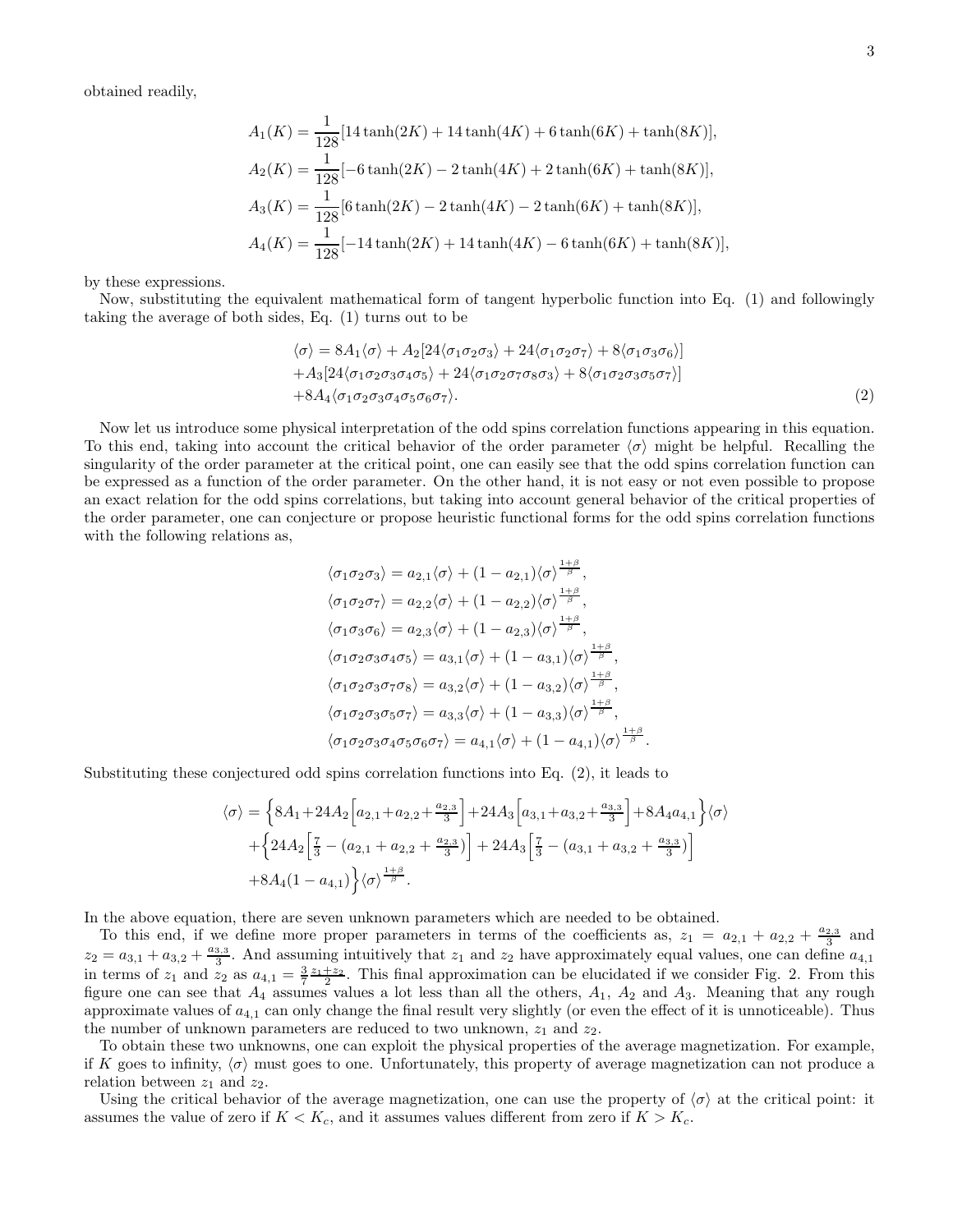

FIG. 2: The plot of  $A_1$ ,  $A_2$ ,  $A_3$ , and  $A_4$  with respect to K.

Using this final remark and assuming  $z_1 \simeq z_2$ , and denoting both of them with z, one can obtain the value of z as  $z = 0.8238$  if the critical value of K for body-centered cubic lattice  $K_c = 0.1573$  is considered. After this short analysis, we obtain the following relation for the average magnetization of body centered cubic Ising lattice as,

$$
\langle \sigma \rangle = \left[ \frac{1 - 8A_1 - 24(A_2 + A_3 + \frac{1}{7}A_4)}{24(A_2 + A_3)(\frac{7}{3} - z) + 8A_4(1 - \frac{3}{7}z)} \right]^\beta, \tag{3}
$$

where the value of  $\beta$  can be taken as equal to 0.325 for all the 3D Ising lattice.

We have plotted Fig. 3 for the obtained average magnetization expression presented with Eq. (3). In this figure, the red data points indicates the simulation results of [\[52\]](#page-5-16) and dashed curve shows the result of Eq. (3).



FIG. 3: The plot of the average magnetization of the body centered cubic Ising lattice with respect to K.

As seen in Fig. (3), the agreement of the obtained expression for average magnetization of body-centered cubic lattice in this paper and the simulation data is almost perfect. Even, it is almost impossible to see the differences in this figure.

Therefore, we can claim that the heuristically obtained average magnetization relation is given by Eq. (3) is almost exact. This means that the conjectures used here in this paper have been previously applied to the square, honeycomb, triangular, and simple cubic lattices in references [\[49,](#page-5-13) [50](#page-5-14)] for the odd spins correlation functions are relevant and also valuable.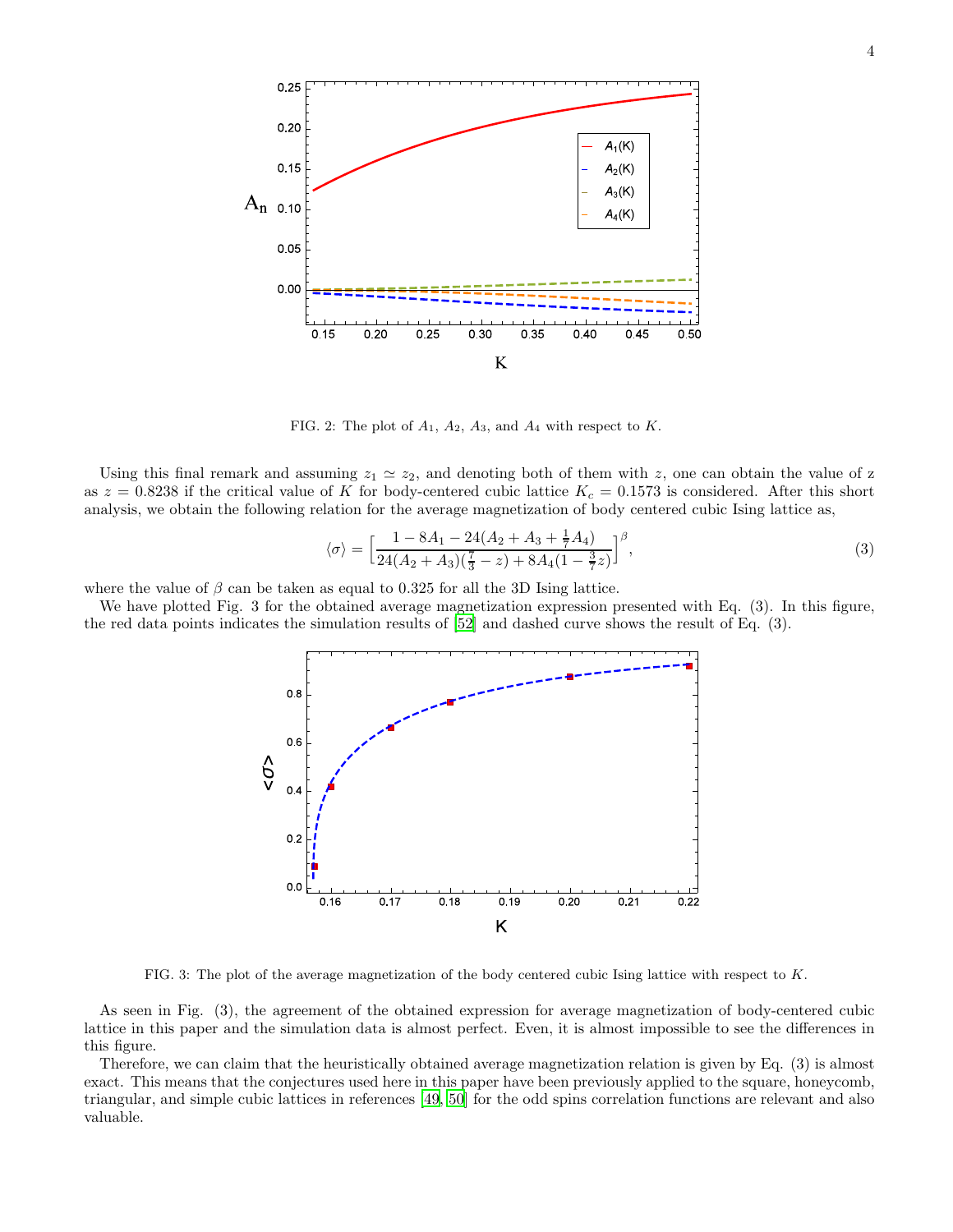## III. CONCLUSION AND DISCUSSION

In this paper, the calculation of the average magnetization of the body-centered cubic Ising lattice was considered by the method which was developed previously in a series of papers of us. Indeed, we have obtained an average magnetization relation for this lattice structure, and we observed that the obtained expression is in good agreement with the simulation data. Recalling, the almost exact agreement of the previously obtained result for honeycomb, square, triangular, and simple cubic structure average magnetization relation and the average magnetization relation obtained in this current paper for the body-centered cubic lattice.

We can claim that the conjectured mathematical forms for the odd spins correlation functions are relevant and also important since they lead to an analytical calculation of the average magnetization of Ising lattices. Of course, the method is inevitably heuristic. However, we think that any relevant analytical calculation method developed for the calculation of the average magnetization expressions of Ising lattices can be considered valuable and helpful.

In other words, in this paper, we obtain the average magnetization relation of the body-centered cubic Ising lattice with very simple and tractable mathematical and physical approaches. We think that this point is also important if we recall the mathematical procedure applied to obtain the square lattice average magnetization by Yang.

- <span id="page-4-0"></span>[1] E. Ising, Contribution to the theory of ferromagnetism, Z. Phys. 31 (1925) 253-258.
- <span id="page-4-1"></span>[2] H.E. Stanley, Introduction to Phase Transition and Critical Phenomena, Oxford University Press, New York, 1971.
- [3] C.-K. Hu, Historical review on analytic, Monte Carlo, and renormalization group approaches to critical phenomena of some lattice models, Chin. J. Phys. 52 (2014) 1-76.
- [4] C.-P. Zhu, L.-T. Jia, L.-L. Sun, B.J. Kim, B.-H. Wang, C.-K. Hu, H.E. Stanley, Scaling relations and finite-size scaling in gravitationally correlated lattice percolation models, Chin. J. Phys. 64 (2020) 25-34.
- [5] N. Sarlı, M. Keskin, Effect of the distance range between the YBa-core and CuO-shell on the superconducting properties in the YBCO by an Ising model, Chin. J. Phys. 63 (2020) 375-381.
- <span id="page-4-2"></span>[6] S. Aouini, A. Mhirech, A. Alaoui-Ismaili, L. Bahmad, Phase diagrams and magnetic properties of a double fullerene structure with core/shell, Chin. J. Phys. 59 (2019) 346-356.
- <span id="page-4-3"></span>[7] K. Huang, Statistical Mechanics, John Wiley and Sons, New York, 1987.
- [8] R.J. Baxter, Exactly Solved Model in Statistical Mechanics, Academic Press, London, 1982.
- [9] S. Friedli, Y. Velenik, Statistical Physics of Lattice Systems, Cambridge University Press, 2017.
- [10] R.K. Pathria, P.D. Beale, Statistical Mechanics, third ed., Elseveir, 2011, pp. 498.
- <span id="page-4-4"></span>[11] B.M. McCoy, Advanced Statistical Mechanics, Oxford University Press, 2010.
- <span id="page-4-5"></span>[12] M. Hasenbusch, Monte Carlo studies of the three-dimensional Ising model in equilibrium, Int. J. Mod. Phys. C 12 (2001) 911-1009.
- [13] F. Jasch, H. Kleinert, Fast-convergent resummation algorithm and critical exponents of  $\phi^4$  theory in three dimensions, J. Math. Phys. 42 (2001) 52-73.
- [14] R. Gupta, P. Tamayo, Critical exponents of the 3-D Ising model, Int. J. Mod. Phys. C 7 (1996) 305-319.
- [15] H.W.J. Blöte, J.R. Heringa, A. Hoogland, E.W. Meyer, T.S. Smit, Monte Carlo renormalization of the 3D Ising Model: Analyticity and convergence, Phys. Rev. Lett. 76 (1996) 2613-2616.
- [16] Z. Salman, J. Adler, High and low temperature series estimates for the critical temperature of the 3D Ising model, Int. J. Mod. Phys. C 9 (1998) 195-209.
- [17] M. Campostrini, A. Pelissetto, P. Rossi, E. Vicari, 2002. 25th-order high-temperature expansion results for threedimensional Ising-like systems on the simple-cubic lattice, Phys. Rev. E 65, 066127.
- <span id="page-4-6"></span>[18] P. Butera, M. Comi, Extension to order  $\beta^2$ 3 of the high-temperature expansions for the spin- $\frac{1}{2}$  Ising model on simple cubic and body-centered cubic lattices, Phys. Rev. B 62 (2000) 14837-14843.
- <span id="page-4-7"></span>[19] A. Pelissetto, E. Vicari, Critical phenomena and renormalization-group theory, Phys. Rep. 368 (2002) 549-727.
- <span id="page-4-8"></span>[20] L. Onsager, Crystal statistics. I. A two-dimensional model with an order-disorder transition, Phys. Rev. 65 (1944) 117-149.
- <span id="page-4-9"></span>[21] C.N. Yang, The spontaneous magnetization of a two-dimensional Ising model, Phys. Rev. 85 (1952) 808-816.
- <span id="page-4-10"></span>[22] Z.D. Zhang, Conjectures on the exact solution of three-dimensional (3D) simple orthorhombic Ising lattices, Philos. Mag. 87 (2007) 5309-5419.
- [23] F.Y. Wu, B.M. McCoy, M.E. Fisher, L. Chayes, Comment on a recent conjectured solution of the three-dimensional Ising model, Philos. Mag. 88 (2008) 3093-3095.
- <span id="page-4-11"></span>[24] J.H.H. Perk, Comment on 'Conjectures on exact solution of three-dimensional (3D) simple orthorhombic Ising lattices, Philos. Mag. 89 (2009) 761-764.
- <span id="page-4-12"></span>[25] C.N. Yang, Journey through statistical physics, Int. J. Mod. Phys. B 2 (1988) 1325-1329.
- [26] J.H.H. Perk, Quadratic identities for Ising model correlations, Phys. Lett. A 79 (1980) 3-5.
- <span id="page-4-13"></span>[27] J.H.H. Perk, 2013. Comment on Mathematical structure of the three-dimensional (3D) Ising model, Chin. Phys. B 22, 080508.
- <span id="page-4-14"></span>[28] H.A. Kramers, G.H. Wannier, Statistics of the two-dimensional ferromagnet. Part I, Phys. Rev. 60 (1941) 252-262.
- <span id="page-4-15"></span>[29] G.F. Newell, E.W. Montroll, On the theory of the Ising model of ferromagnetism, Rev. Mod. Phys. 25 (1953) 353-389.